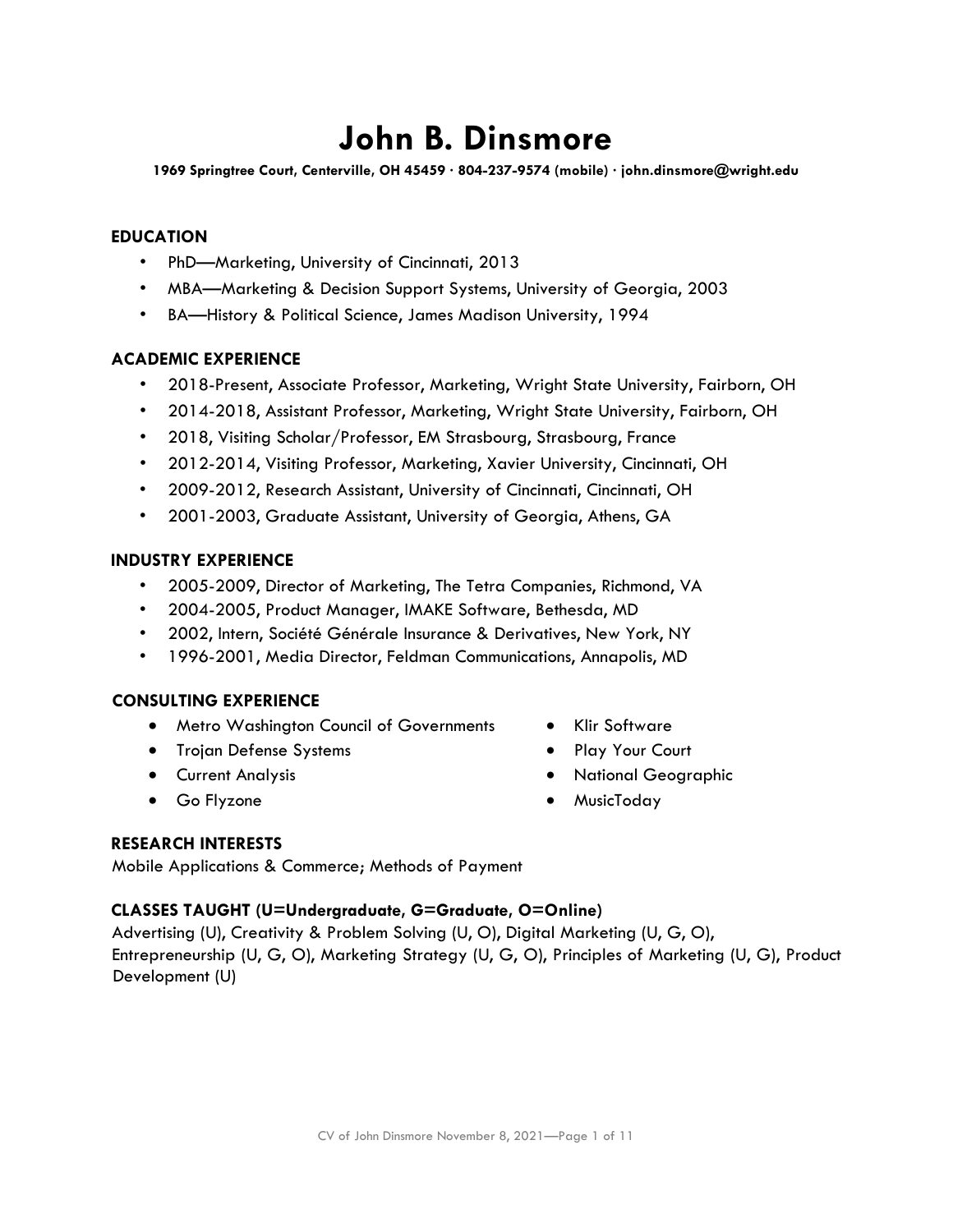#### **PUBLICATIONS—PEER-REVIEWED JOURNAL ARTICLES**

- Swani, Kunal, Wakiuru Wamwara, Kendall Goodrich, Shu Schiller, and John Dinsmore (2021), "Understanding Business Retention during Covid-19: Roles of Service Quality, College Brand, Academic Satisfaction, and Stress," *Services Marketing Quarterly*. In Press.
- Plotkina, Daria, John B. Dinsmore, and Margot Racat (2021), "Improving service brand personality with augmented reality marketing," *Journal of Services Marketing*. In Press.
- Troise, Ciro, Mario Tani, John B. Dinsmore, and Giovanni Schiuma (2021), "Understanding the Implications of Equity Crowdfunding on Sustainability-oriented Innovation and Changes in Agri-food Systems," *Technology Forecasting and Social Change*, Vol. 171.
- Dinsmore, John B., Scott A. Wright, and Daria Plotkina (2021), "When Time Pressure Counters the Zero Price Effect," *Journal of Consumer Marketing*, 38(3), 339-350.
- Dinsmore, John B., Eric Stenstrom, and Jonathan Kunstman (2021), "Baseline Testosterone Moderates the Effect of Money Primes on Charitable Donations," *Psychology & Marketing,* Vol. 38, 328- 337.
- Stenstrom, Eric, John B. Dinsmore, Jonathan Kunstman, and Kathleen D. Vohs (2018), "The Effects of Money Exposure on Testosterone and Risk-Taking, and the Moderating Role of Narcissism," *Personality and Individual Differences*, Vol. 123, 110-114.
- Dinsmore, John B., Kunal Swani and Riley G. Dugan (2017), "To 'Free' or Not To 'Free': Trait Predictors of Free vs. Paid Mobile App Usage," *Psychology & Marketing*, 34(2), 227-244.
- Sundar, Aparna, John B. Dinsmore, Sung-Hee Wendy Paik, and Frank R. Kardes (2017), "Metaphorical Communication, Self-Presentation, and Consumer Inference in Service Encounters," *Journal of Business Research*, 72, 136-135.
- Dinsmore, John B., Riley G. Dugan and Scott A. Wright (2016), "Monetary versus Nonmonetary Pricing: Differences in Product Evaluations due to Pricing Strategies within Mobile Applications," *Journal of Strategic Marketing*, 24(3/4), 227-240.
- Wright\*, Scott, Jose Hernandez\*, Aparna Sundar, John Dinsmore and Frank Kardes (2013), "If It Tastes Bad It Must Be Good: Consumer Naïve Theories and the Marketing Placebo Effect," *International Journal of Research in Marketing*, 30(2), 197-198. *\* Equal Authorship*
- Wright, Scott A., John B. Dinsmore and James J. Kellaris (2013), "How Loyalty Shapes Ethical Judgment and Punishment Preferences," *Psychology & Marketing,* 30(3), 203-210.
- Wright, Scott A., Chris Manolis, Drew Brown, Xiaoning Guo**,** John Dinsmore, C-Y Peter Chiu and Frank Kardes (2012), "Construal-level Mind-sets and the Perceived Validity of Marketing Claims," *Marketing Letters*, 23(1), 253-261.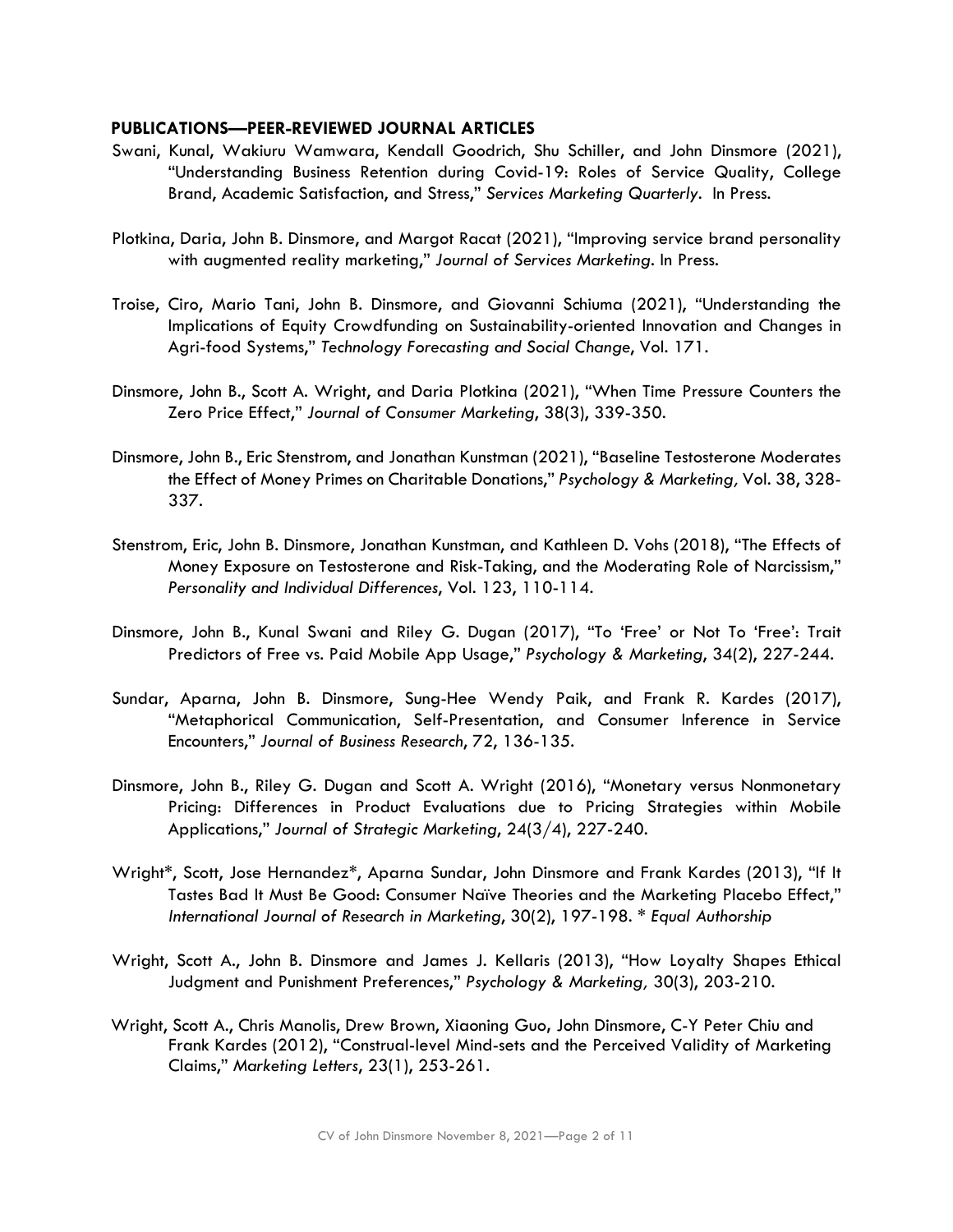## **PUBLICATIONS—INVITED ARTICLES**

Dinsmore, John B., Kunal Swani, Kendall Goodrich, and Umut Konus (2021), "Introduction: Advancing Understanding of Mobile Applications in Marketing," *Journal of Business Research Special Issue on Mobile Applications*, Volume 126, March, 361-362.

#### **PUBLICATIONS—CHAPTERS**

Dinsmore, John B., Eric Stenstrom, and Marcelo Vinhal Nepomuceno (2021), "Testosterone and Financial Risk-Taking," *Handbook of Experimental Finance*, Cheltenham UK: Edward Elgar Publishing, In Press.

#### **PUBLICATIONS—CASES**

- Dinsmore, John B. (2018), "Squatty Potty: Assessing Digital Marketing Campaign Data," Ivey Publishing. (Also available through Harvard Business Publishing)
- Dinsmore, John B. (2016), "Samsung Mobile: Market Share and Profitability in Smartphones," Ivey Publishing. (Also available through Harvard Business Publishing)

#### **MANUSCRIPTS UNDER REVIEW**

Dinsmore, John, Kunal Swani, Ciro Troise, Wakiuru Wamwara, and Bin Li, "Antecedents and Consequences of Sending and Receiving Information in Mobile Gaming Apps," Status: Under initial review at *Digital Business*.

## **MANUSCRIPTS IN PREPARATION**

- Troise, Ciro, Mario Tani, and John Dinsmore, "Investigating the drivers of food delivery app adoption with a Theory of Planned Behavior Approach: Do Sustainability and Perceived Product Risk Influence Consumer Behavior?" Status: Initial draft completed.
- Asamoah, Daniel, John Dinsmore, and Kunal Swani, "Barriers to B2B Mobile App Development: A Dyadic Analysis," Status: Analysis complete. Manuscript being drafted.

| <b>Date</b>    | Publication               | <b>Article Title</b>                                                  |
|----------------|---------------------------|-----------------------------------------------------------------------|
| 10-26-20       | WalletHub                 | How has COVID-19 Affected the Auto Insurance Industry?                |
| $07 - 13 - 19$ | Newsday                   | Expecting a recession? Here's how to prepare for it.                  |
| $06 - 11 - 19$ | <b>Forbes</b>             | 4 Ways to Quickly Acquire and Onboard New Users for Your<br>App       |
| $05-22-19$     | WalletHub                 | 2019 Credit Card Rewards Report                                       |
| $05-07-18$     | The Irish Times           | Money, Narcissism, Risk-taking and Testosterone Levels                |
| $04-09-18$     | Louisville Business First | How the Kindred-Humana deal could play into a Humana-<br>WalMart deal |
| $04 - 04 - 18$ | Mr. C's Cup of Joe Blog   | 5 Enterprise Mobile App Trends to Watch in 2018                       |
| $01 - 23 - 18$ | US News                   | Men, Your Testosterone Might Be Making You Spend More                 |

#### **POPULAR PRESS MENTIONS**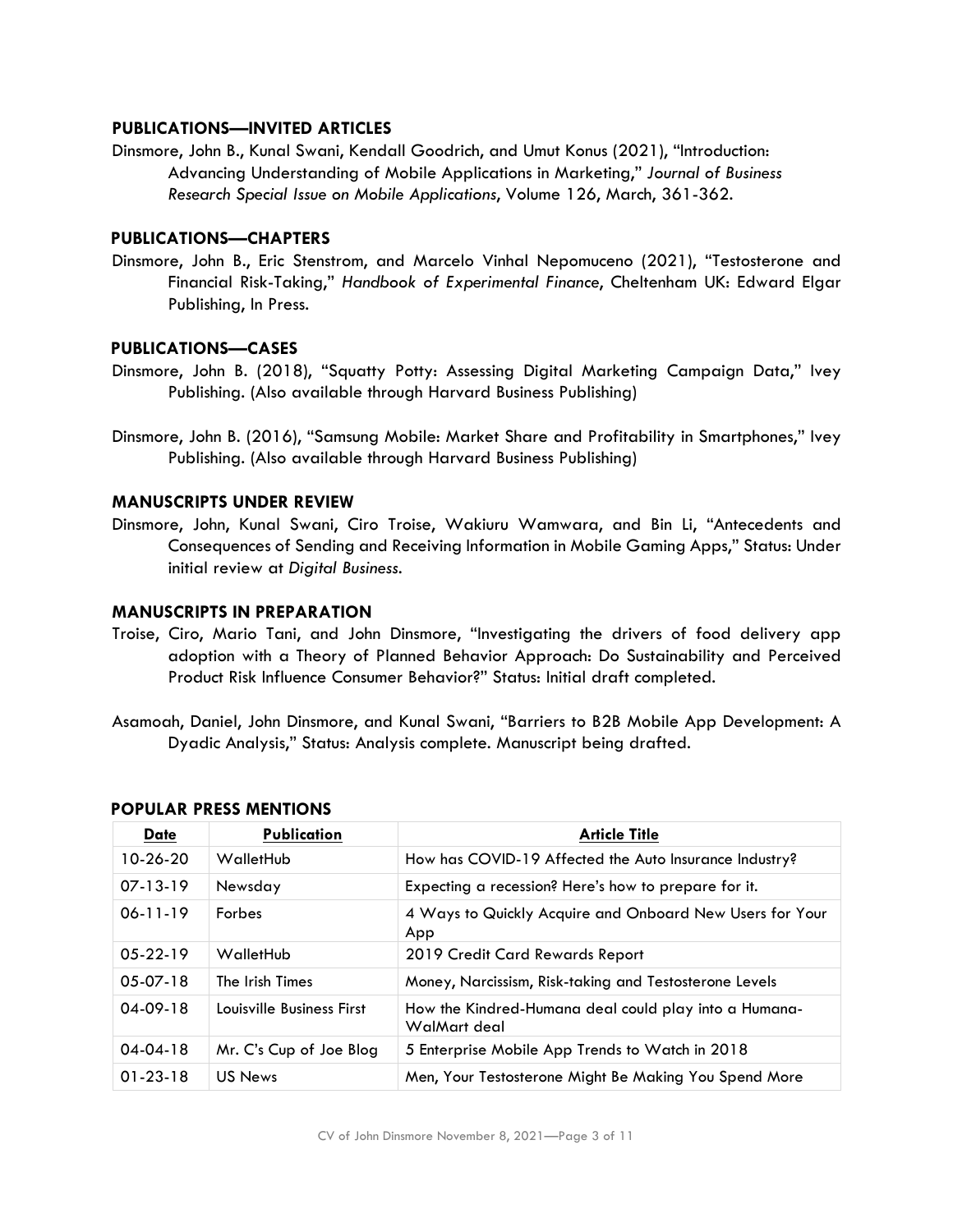| $12 - 14 - 17$ | MarTechExec                                        | Expert Opinion: Mobile Apps featuring John Dinsmore                                                                                   |
|----------------|----------------------------------------------------|---------------------------------------------------------------------------------------------------------------------------------------|
| $10-05-17$     | <b>CBS Marketwatch</b>                             | The Trump Brand's Shrinking Power                                                                                                     |
| 09-24-17       | <b>Venture Beat</b>                                | Your Chances of Making a Successful Mobile App Are Almost<br>Nil                                                                      |
| 09-12-17       | Seeker                                             | New iPhone X: Apple Reinvents the Future of the Smartphone<br>All Over Again                                                          |
| 09-01-17       | Forbes                                             | Why some people will-or won't-pay a grand for the next<br>iPhone                                                                      |
| 07-05-17       | How Stuff Works                                    | Pop-up ads are annoying-but they work                                                                                                 |
| 05-08-17       | <b>CIO</b>                                         | Why some people are willing to pay for a mobile app                                                                                   |
| $01 - 15 - 17$ | Software Advice                                    | 4 Considerations When Hiring a Marketer                                                                                               |
| $12 - 2 - 16$  | Nanorep                                            | Customer Experience Pros Share The Biggest<br>Mistakes Companies Make in Buying and Evaluating Customer<br><b>Experience Software</b> |
| $11 - 21 - 16$ | Funder's Club                                      | The Uncertain Future of Carmakers                                                                                                     |
| 10-19-16       | Appboy                                             | Don't Do the Wrong Thing Better: 7 Marketing Pros on<br>Thinking Outside the Box                                                      |
| 10-18-16       | <b>TED: The Electrical</b><br>Distributor Magazine | 6 Ways to Create a Profitable Value-Added Approach                                                                                    |
| 09-20-16       | <b>Xenia Gazette</b>                               | <b>Local Students Start Marketing Company</b>                                                                                         |
| 09-19-16       | US News & World Report                             | 13 Ways to Take the Emotions Out of Investing                                                                                         |
| 08-12-16       | <b>CIO</b>                                         | 10 Low-cost PR Strategies for Startups and Small Businesses                                                                           |
| 05-05-16       | Manta.com                                          | How to Engage Smartphone Users                                                                                                        |
| 04-05-16       | Bit.ly                                             | App Marketing 101                                                                                                                     |
| $03 - 25 - 16$ | <b>TED: The Electrical</b><br>Distributor Magazine | "Finding Opportunity in Small Growth Pockets"                                                                                         |
| $03-22-16$     | Business.com                                       | Sale Inside: How Retailers are Using Online Promotions to<br><b>Dominate Sales</b>                                                    |
| 03-03-16       | Fundbox Blog                                       | "5 Questions to Ask Before You Offer Deep Discounts"                                                                                  |
| 02-23-16       | Insureon Blog                                      | "What Mozzarella Sticks Can Teach Food Businesses about<br><b>False Advertising"</b>                                                  |
| 02-13-16       | Shoprocket Blog                                    | "Common Marketing Mistakes That eCommerce Stores Make"                                                                                |
|                |                                                    |                                                                                                                                       |

# **INVITED PRESENTATIONS & LECTURES**

"The Effects of Money Exposure on Testosterone and Risk-Taking, and the Moderating Role of Narcissism," Virtual Workshop on Experimental Finance, Hosted by McGill University, 2020.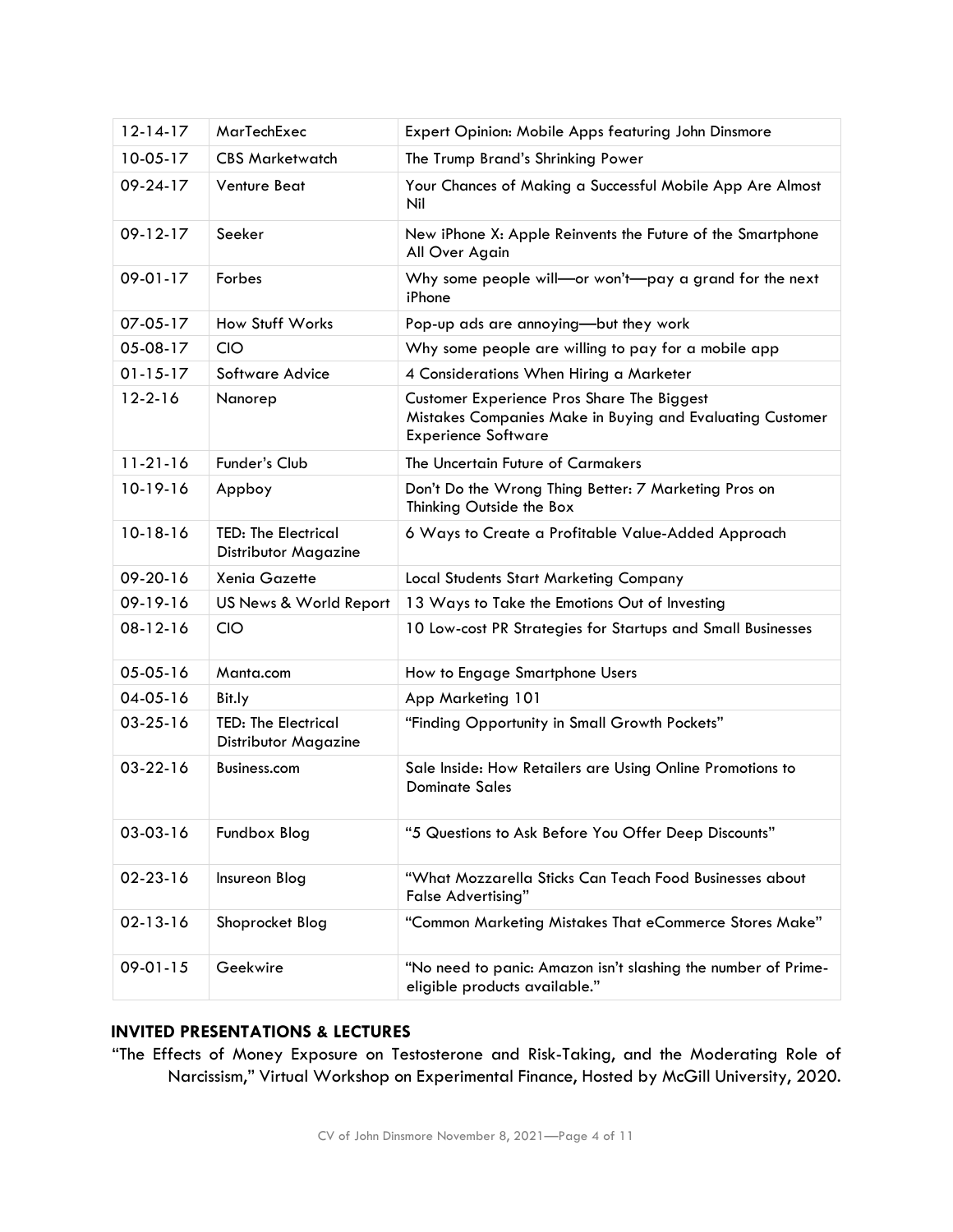- "Story Telling for Marketing Management," Speedway Corporation Executive Lecture, Fairborn, OH, 2017.
- "Individual and Organizational Creativity," United States Air Force LCMC, Fairborn, OH, 2017.
- "The Effects of Money Exposure on Testosterone and Risk-Taking, and the Moderating Role of Narcissism," EM Strasbourg Business School, Strasbourg, France, 2017.
- "The Effects of Money Exposure on Testosterone and Risk-Taking, and the Moderating Role of Narcissism," HEC Paris, Paris, France, 2017.
- "Individual and Organizational Creativity," United States Air Force Life Cycle Management Center, Fairborn, OH, 2016.
- "Price Fairness and The Placebo Effect in Marketing," Carlson School of Management, University of Minnesota, Minneapolis, MN, 2012.

#### **CONFERENCE PRESENTATIONS (\* denotes presenter)**

- Plotkina, Daria and John B. Dinsmore (2019), "The Effect of Virtual Reality Mobile Applications on Shopping Experience," Academy of Marketing Science Annual Conference, Vancouver, BC, May 29-31.
- Dinsmore, John B.\*, Eric P. Stenstrom and Jonathan W. Kunstman (2018), "Baseline testosterone levels moderate the effect of money primes on charitable giving," American Marketing Association Summer Educator's Conference Poster Session, Boston MA, August 10-12.
- Dinsmore, John B.\*, Scott A. Wright and Frank R. Kardes (2016), "There's a [free] app for that: But will you pay for it anyways? Driving preference for paid vs. free versions of digital goods," American Psychological Association Convention, Denver, CO.
- Dinsmore, John B.\*, Kunal Swani and Riley G. Dugan (2015), "Trait Predictors of Mobile App Purchasing Behaviors Using Mowen's '3M' Hierarchical Model of Motivation and Personality," Marketing EDGE Direct/Interactive Marketing Research Summit, Boston, MA.
- Dinsmore, John B.\*, Scott A. Wright and Riley G. Dugan (2015), "Need for Closure and the Preference for Paid Versions of Products Over Free Versions," American Psychological Association Convention, Toronto, ON.
- Dinsmore, John B.\*, Riley Dugan and Scott A. Wright (2014), "Naïve Theories of Monetary and Nonmonetary Prices for Mobile Applications," Association for Consumer Research North American Conference, Baltimore, MD.
- Dinsmore, John B.\*, Karen A. Machleit, Kathleen D. Vohs and Frank R. Kardes (2013), "A Multi-Dimensional Construct of Impulse Purchases," American Marketing Association Summer Educator's Conference, Boston, MA.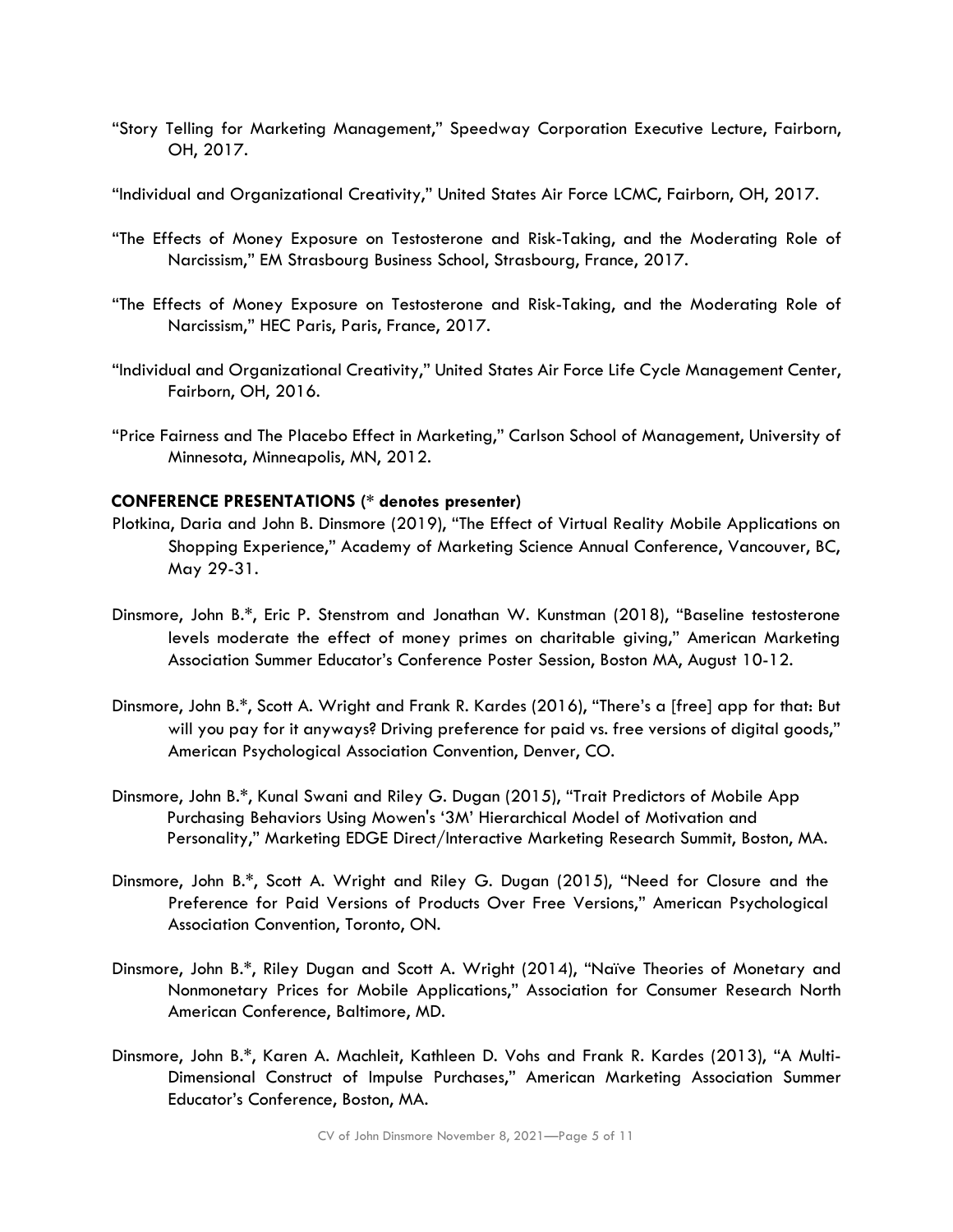- Dugan, Riley\* and John Dinsmore (2013), "Researching the Web 2.0 and 3.0 in the Selling Process," Special Session at the National Conference in Sales Management, San Diego, CA.
- Hernandez, Jose, Scott A. Wright\*, Aparna Sundar, John Dinsmore and Frank Kardes (2012), "Effects of Set Size, Scarcity, Packaging, and Taste on the Marketing Placebo Effect," Association for Consumer Research North American Conference, Vancouver, BC.
- Dinsmore, John, Jason Harris and Riley Dugan\* (2012), "Going Viral: Proven Strategies," Atlantic Marketing Association Annual Conference, Williamsburg, VA.
- Dinsmore, John, Scott Wright, Riley Dugan\* and Frank Kardes (2012), "Price Fairness and The Placebo Effect in Marketing," Atlantic Marketing Association Annual Conference, Williamsburg, VA.
- Dinsmore, John B.\* (2012), "Mental Accounting, General Evaluability Theory and The Framing of Losses Posed By Partitioned Monetary and Non-Monetary Prices," Wayne State Behavioral Pricing Conference, Detroit, MI.
- Guo, Xiaoning\*, Scott Wright, John Dinsmore and James Kellaris (2012), "The Effect of Mortality Salience on Materialism: The Moderating Role of Regulatory Focus," Competitive paper, Society for Consumer Psychology, Las Vegas, NV.
- Dinsmore, John\*, Scott Wright, Xiaoning Guo and James Kellaris (2011), "Recession, Financial Hardship, and Ethical Judgment: Do Tough Times Beget Tough Judges?" paper presented at Proceedings of the Summer Marketing Educator's Conference of the American Marketing Association, San Francisco, CA.
- Wright, Scott A.\*, John Dinsmore, Xiaoning Guo and James Kellaris (2011), "Biasing Effects of Group Affiliation on Ethical Judgment" paper presented at Proceedings of the Summer Marketing Educator's Conference of the American Marketing Association, San Francisco, CA.
- Wright, Scott A.\*, Xiaoning Guo, Chris Manolis, Andrew Brown, John Dinsmore, Tarryn E. Williamson, Xiaoqi Han, and Frank R. Kardes (2011), "The Illusory Truth Effect: No Repetition Necessary." Society for Consumer Psychology, Atlanta, Georgia.

## **HONORS & AWARDS**

- Winner, 2021 Mid-American Business Deans Association Innovation Award for strategic redirection of business school activities
- \$100,000 Award from Dean of Raj Soin College of Business to oversee student-run digital marketing campaign on behalf of the College. Awarded on December 28, 2020.
- \$12,000 Research Grant, Wright State University/Rike Consumer Research Foundation, Principal Investigator, "Human vs. AI Managed Digital Promotions," Awarded on July 1, 2020.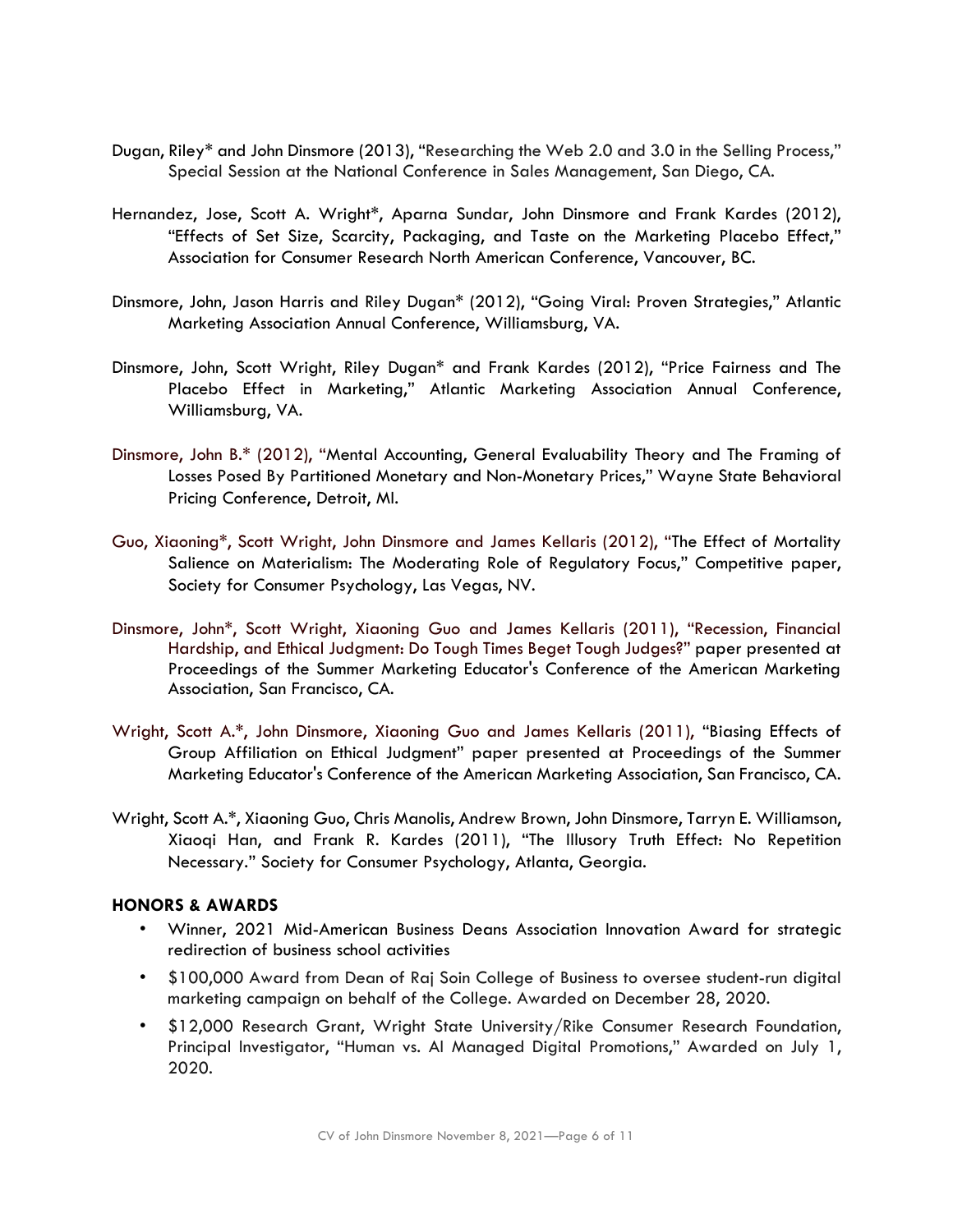- \$6,040 Research Grant, Wright State University, "Understand Retention of Business Students Using A Dual-Dimensional SERVQUAL Framework," Awarded on May 1, 2020
- "Best Seller" Award from Ivey Publishing for Squatty Potty case
- 2018 Raj Soin College of Business Outstanding Teacher Award, Marketing (by student vote)
- 2017 Raj Soin College of Business Outstanding Teacher Award, Marketing (by student vote)
- \$1,000 Research Grant, Association Française du Marketing, "The Effect of Variety on Effort and Choice: A Virtual Reality Experiment."
- \$2,000 International Seed Grant, Wright State University Center for International Education, Awarded on November 30, 2016.
- \$9,500 Research Grant, Wright State University/Rike Consumer Research Foundation, Principal Investigator, "The Mental Accounting of Monetary and Nonmonetary Prices," Awarded on January 6, 2016.
- \$17,280 Research Grant, Wright State University/Rike Consumer Research Foundation, Principal Investigator, "Endocrinal Reactions to Handling Money and Their Effect on Risk Tolerance," Awarded on January 13, 2015.
- \$8,500 Research Grant, Wright State University/Rike Consumer Research Foundation, Co-Principal Investigator, "Contrary Construal Level Mindsets Induced By Monetary and Nonmonetary Prices," Awarded on August 8, 2014.
- Foundation \$2,500 Research Grant (2013), Direct Marketing Policy Research Center, Co-Principal Investigator, "Catch it if you Can: An Exploratory Look into the Creation and Dissemination of Viral Videos," Awarded on August 26, 2013.
- Honorable Mention, Fordham University Behavioral Pricing Doctoral Dissertation Competition (2012)
- AMA-Sheth Consortium Fellow (2012)
- \$7,667 Research Grant (2011) Marketing Science Institute (RA 4-1730), Principal Investigator, "A Multi-dimensional Construct and Measurement Scale of Impulse Purchases," Awarded on July 26, 2011
- Recipient, "Teachers Who Inspire" Designation from University of Cincinnati's Class of 2011
- Kelly-Siddall Fellowship, University of Cincinnati (2009-2012)
- Turnaround Management Competition (2003) representing University of Georgia, Winner for Southeastern Region, Tied with Columbia University for Third Place Nationally

## **SERVICE**

- Editorial Board, Book Series for Emerald Publishing, "Managing Innovation in Business Strategy, Marketing, & Finance," (2021-Present)
- University Assurance of Learning Committee (2020-Present)
- Moderator, Tech/Digital/Apps/CRM Panel, Ohio Marketing Academic Colloquium at Kent State University (2019)
- Adult Education Committee, Beth Or Synagogue (2019)
- MBA Committee—Alternate, Raj Soin College of Business at Wright State University (2018- Present)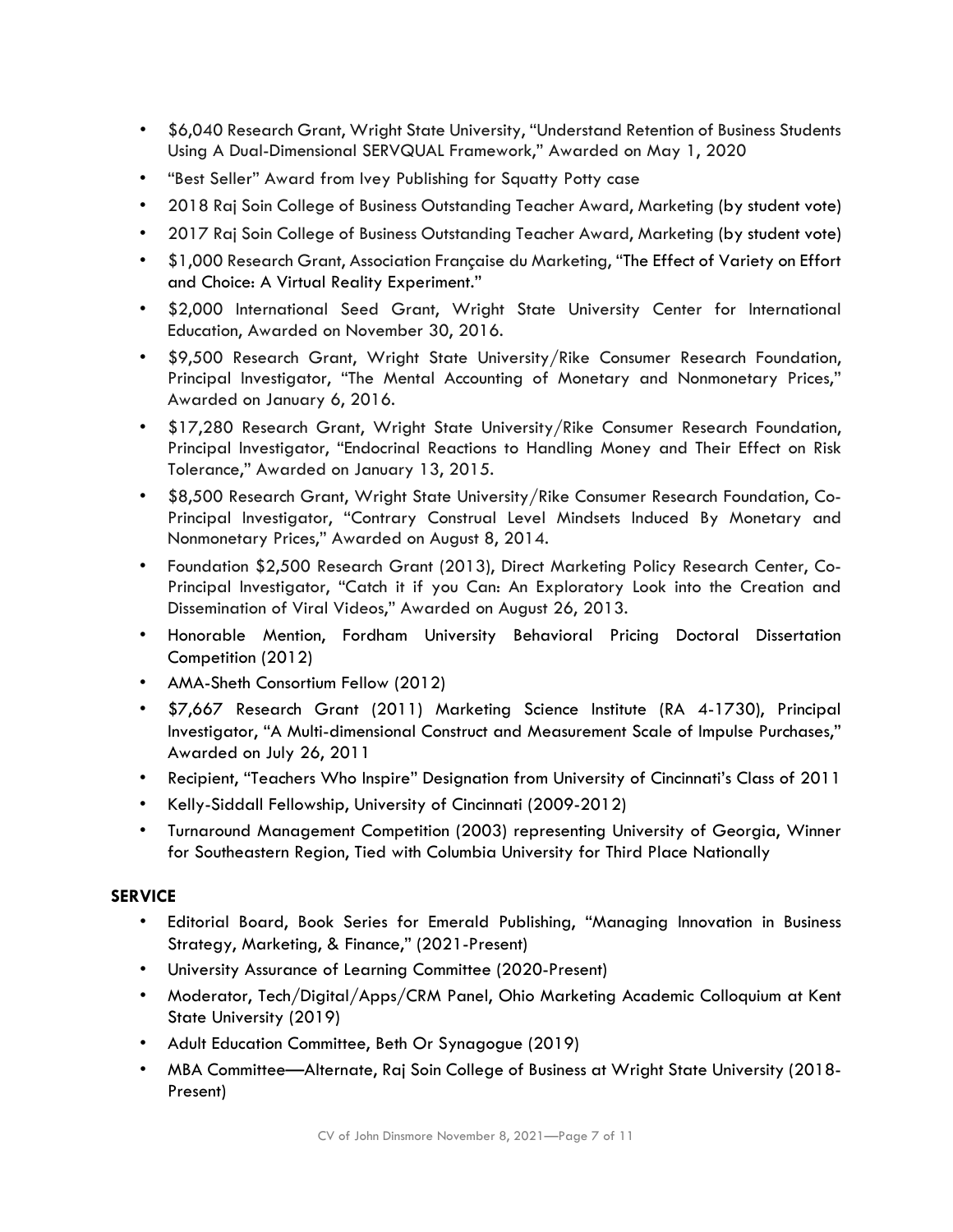- Online Education Committee, Raj Soin College of Business at Wright State University (2018- Present)
- Managing Guest Editor, Special Issue of *Journal of Business Research* on Mobile Applications (2018-2020)
- Member, College of Business Online Education Committee (2018-Present)
- Panelist, "Wright State in Your Community" Series (2018)
- Graduate Program Committee, Chair (2016-Present)
- College of Business Web Development Committee, Member (2017)
- University Strategic Enrollment Committee, Member (2017-Present)
- Candidate, School Board of Centerville, Ohio (2017)
- Consulting with Wright State Research Institute on GoFlyZone mobile application and general marketing strategy. (2015-2016)
- Faculty Search Committee, Marketing Department, Raj Soin College of Business at Wright State University (2014-2015)
- Scholarship & Awards Committee, Raj Soin College of Business at Wright State University (2014-2016)
- Evaluation Committee, Raj Soin College of Business Integrity Award (2016)
- *International Journal of Research in Marketing*—Ad Hoc Reviewer
- *Journal of Research in Interactive* Marketing—Ad Hoc Reviewer
- *International Journal of Advertising* Ad Hoc Reviewer
- *Psychology & Marketing*—Ad Hoc Reviewer
- *Computers in Human Behavior* Ad Hoc Reviewer
- *Journal of Marketing Theory and Practice*—Ad Hoc Reviewer
- *Journal of Business Research* Ad Hoc Reviewer
- *Marketing Letters* Ad Hoc Reviewer
- *Journal of Strategic Marketing* Ad Hoc Reviewer
- *Journal of Marketing Analytics* Ad Hoc Reviewer
- Atlantic Marketing Association Conference 2013 (Reviewer & Track Chair), 2014 (Reviewer)
- Kao Brands Competition, Faculty Sponsor, Xavier University, 2012, 2013
- Association for Practical and Professional Ethics Intercollegiate Ethics Bowl National Championship, Xavier University, 2012 (Judge)
- Fragrance Marketing Lab, Research Assistant, University of Cincinnati, 2009-2012
- American Marketing Association Summer Conference 2011, 2012, 2013, 2018 (Reviewer)
- American Marketing Association Winter Conference 2011, 2012 (Reviewer)
- Academy of Marketing Sciences World Marketing Congress 2011 (Reviewer)
- Society of Consumer Psychology Conference 2011, 2012, 2013 (Reviewer)

# **PROFESSIONAL AFFILIATIONS**

Society for Consumer Psychology (Member)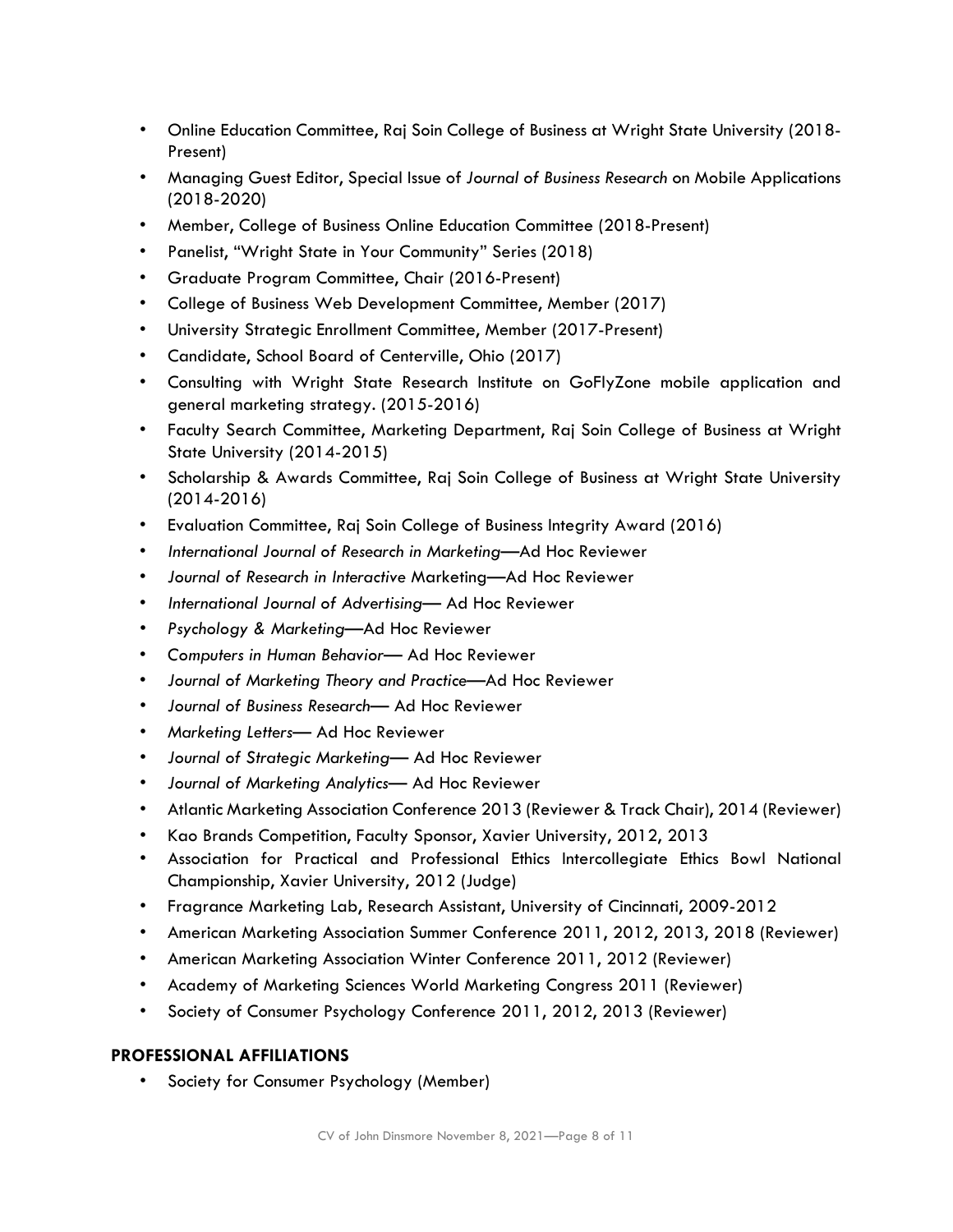• American Marketing Association (Member)

# **TEACHING EXPERIENCE**

*Wright State University* 

# Original Classes Developed (Listed Alphabetically By Name)

- **Creativity, Communication & Problem Solving** (MKTG 3700—Undergraduate)
- **Digital Marketing, Online Version** (MKTG 4100/7100)

# Classes Taught (Listed Alphabetically By Name)

*\*\*PLEASE NOTE: Beginning Fall 2018, Wright State switched to a qualitative evaluation format which cannot be summarized. Copies of those evaluations are available upon request.* 

# **Creativity, Communication & Problem Solving** (MKTG 3700—Undergraduate)

- Spring 2020 (n=34) \*\*
- Spring 2019 ( $n=32$ ) \*\*
- Spring 2018, Mean evaluation  $4.64/5$  (n=46)
- Spring 2017, Mean evaluation 4.74/5 (n=34)
- Spring 2016, Mean evaluation 4.37/5 (n=32)

# **Digital Marketing** (MKTG 4100—Undergraduate)

- Spring 2020 ( $n=23$ ) \*\*
- Spring 2019 ( $n=16$ ) \*\*
- Spring 2018, Mean evaluation  $4.58/5$  (n=41)
- Spring 2017, Mean evaluation  $4.5/5$  (n=40)
- Summer 2016, Mean evaluation 4.73/5 (n=18)

## **Digital Marketing, Online Version** (MKTG 4100—Undergraduate)

- Summer 2020 (n=28) \*\*
- Spring 2020 ( $n=35$ ) \*\*
- Spring 2019 (n=31) \*\*
- Summer 2019 (n=26) \*\*
- Summer 2018, Mean evaluation  $4.36/5$  (n=38)
- Summer 2017, Mean evaluation  $4.74/5$  (n=35)

## **Entrepreneurship** (MKTG 4300—Undergraduate)

- Summer 2020 (n=20) \*\*
- Summer 2019 (n=19)  $**$
- Summer 2018, Mean evaluation 5.00/5 (n=18)
- Summer 2017, Mean evaluation 4.94/5 (n=19)
- Summer 2016, Mean evaluation  $4.13/5$  (n=24)
- Summer 2015, Mean evaluation 3.93/5 (n=18)

## **Marketing Strategy** (MKTG 7600—Graduate)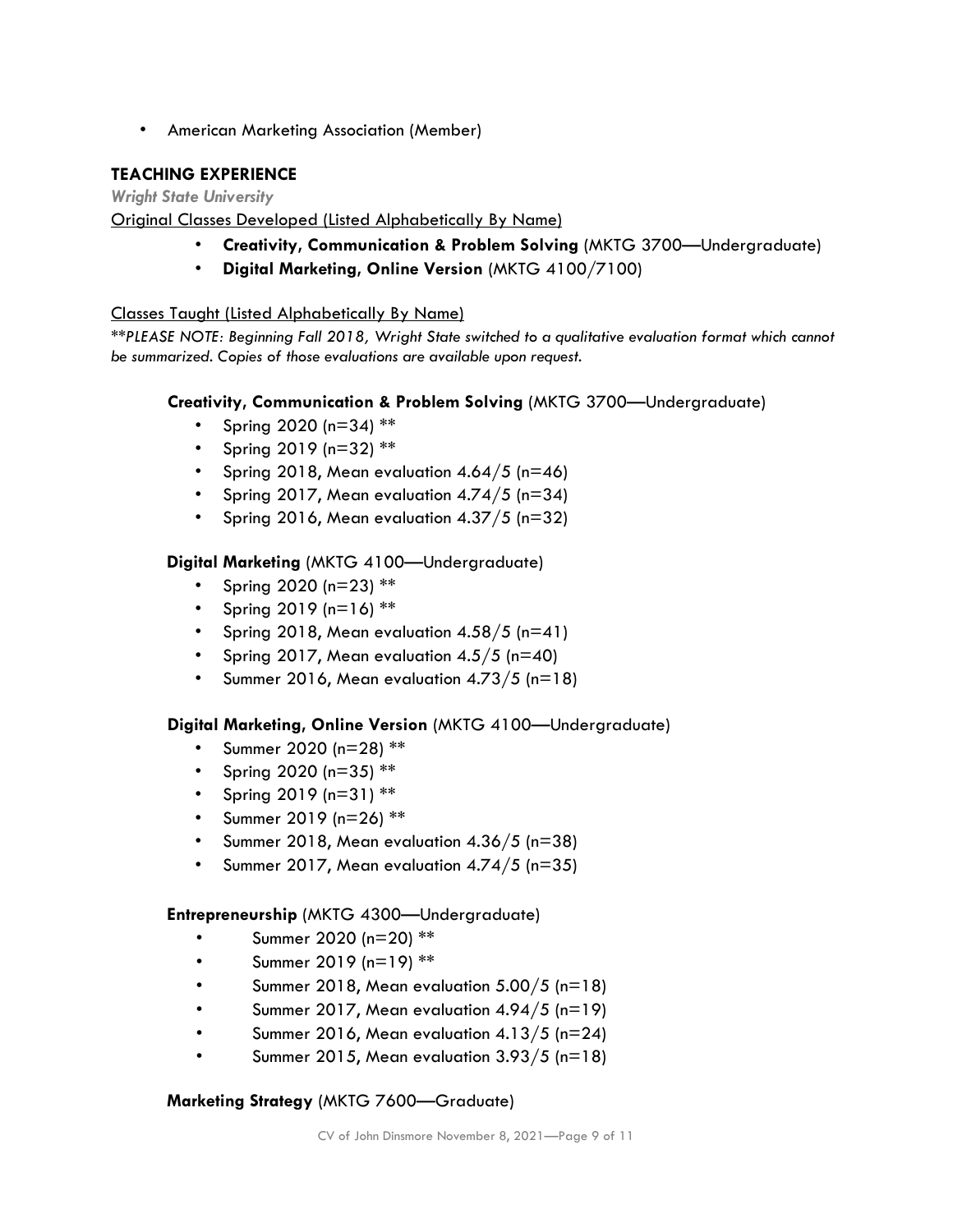- Fall  $2020**$  (n=11)
- Fall 2019\*\* (n=25)
- Fall  $2018**$  (n=24)
- Fall 2017, Mean evaluation  $4.33/5$  (n=40)
- Spring 2017, Mean evaluation  $4.91/5$  (n=26)
- Fall 2016, Mean evaluation  $4.18/5$  (n=28)
- Fall 2015, Mean evaluation  $4.64/5$  (n=12)
- Fall 2014, Mean evaluation  $4.67/5$  (n=12)

**Marketing Strategy** (MKTG 4900—Undergraduate)

- Fall 2020\*\* (n=33)
- Spring 2018, Mean evaluation  $4.94/5$  (n=40)
- Fall 2017, Mean evaluation  $4.64/5$  (n=40)
- Fall 2016, Mean evaluation  $4.69/5$  (n=32)

**Principles of Marketing** (MKTG 2500—Undergraduate)

- Fall 2019\*\* (n=35)
- Spring 2016, Section 02, Mean evaluation  $4.41/5$  (n=60)
- Spring 2016, Section 03, Mean evaluation  $4.57/5$  (n=60)
- Spring 2016, Section 01, Mean evaluation  $4.58/5$  (n=60)
- Spring 2015, Section 01, Mean evaluation  $4.72/5$  (n=18)
- Spring 2015, Section 02, Mean evaluation 4.61/5 (n=60)
- Spring 2015, Section 03, Mean evaluation  $4.53/5$  (n=60)
- Spring 2014, Section 05, Mean evaluation 4.61/5 (n=53)
- Fall 2014, Section 01, Mean evaluation  $4.54/5$  (n=60)

#### *Xavier University*

## **Marketing Concepts** (MKTG 500—Graduate)

Fall 2012, Mean evaluation  $4.3/5$  (n=22)

**Marketing Strategy** (MKTG 600—Graduate) Spring 2013

- Spring 2013, Mean evaluation 3.8/5 (n=30)
- Summer 2013, Sec. 1, Mean evaluation  $4.1/5$  (n=27)
- Summer 2013, Sec. 2: Mean evaluation 4.1/5 (n=27)
- Spring 2014, Sec. 4, Mean evaluation  $4.4/5$  (n=34)
- Spring 2014, Sec. 14, Mean evaluation  $4.4/5$  (n=18)

## **Principles of Marketing** (MKTG 300—Undergraduate)

- Fall 2012, Sec. 1, Mean evaluation  $4.4/5$  (n=32)
- Fall 2012, Sec. 2, Mean evaluation  $4.6/5$  (n=30)
- Spring 2013, Sec.1, Mean evaluation  $4.2/5$  (n=22)